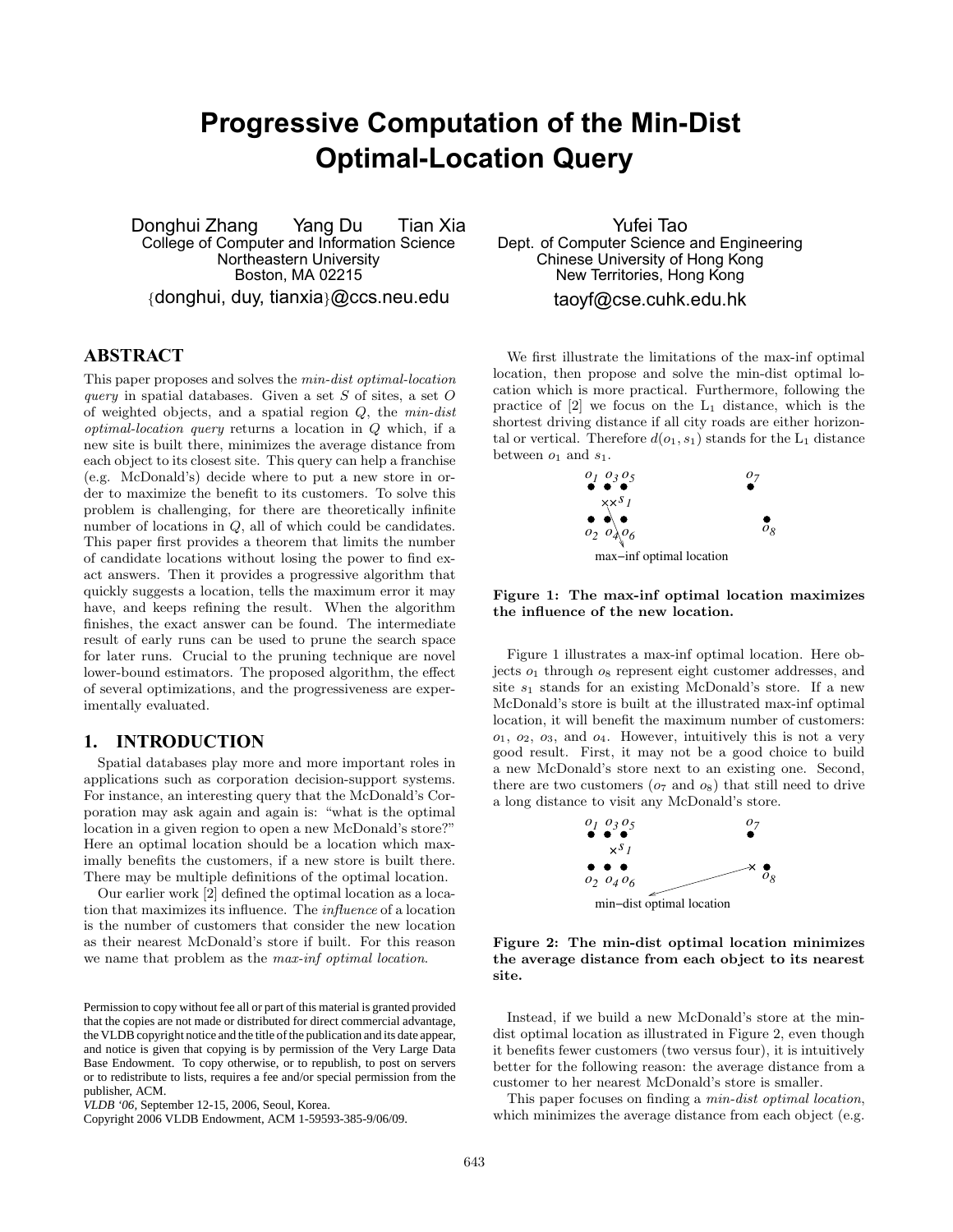residential buildings) to its nearest site (e.g. McDonald's stores), if a new site is built at this location. Furthermore, an object is associated with a weight (e.g. the number of customers living at the same apartment building), and we aim at minimizing the weighted average distance (e.g. the average distance from each customer, instead of apartment building, to the nearest McDonald's). The problem is formally defined as follows.

DEFINITION 1. Given a set  $S$  of sites, a set  $O$  of objects with positive-integer weights, and a rectangular query region Q, the Min-Dist Optimal Location (MDOL) is a location l in Q that minimizes:

$$
AD(l) = \frac{\sum_{o \in O} dNN(o, S \cup \{l\}) * o.w}{\sum_{o \in O} o.w} \tag{1}
$$

Here  $AD(l)$  shows the weighted average distance from each object in  $O$  to its nearest site in  $S$ , including a hypothetical new site at l. And  $dNN(o, S \cup \{l\}))$  is the distance from  $o$  to that nearest site. Furthermore,  $o.w$  is the weight of object o. Once again, throughout this paper whenever we say *distance* we mean  $L_1$  *distance*.

To find a min-dist optimal location is challenging, even though in Section 3 we have a way of computing  $AD(l)$ which measures how good a candidate location  $l$  is. The reason is, theoretically there are infinite number of locations in the query range Q. It may seem that all these locations are candidates.

In Section 4 we propose two theorems which show that we only need to examine a finite set of candidate locations, which are the intersections of some selected vertical lines and horizontal lines. In other words, if we pick the intersection point with the smallest  $AD(\cdot)$ , it is guaranteed to be an optimal location.

However, the straightforward solution, which computes  $AD(\cdot)$  for all such intersection points, is not efficient. The reason is that there may be too many (although finite) such intersection points. Section 5 proposes a progressive algorithm MDOL prog. The algorithm partitions the query range Q into a few cells (by using some of the vertical and horizontal lines), and calculates  $AD(\cdot)$  for the corners of these cells. It is guaranteed that any candidate location, whose  $AD(\cdot)$  is not computed yet, is in some unpruned cell and in turn can be found if the cell is partitioned. Among the cell corners, the one with the smallest  $AD(\cdot)$  can be reported as a temporary optimal location, and the result can be continuously refined.

One key contribution of this paper is that it can calculate a lower bound of  $AD(\cdot)$  of all locations in a given cell. This ability brings two benefits. First, along with the temporary optimal location, we can also report the maximum error. This allows the user to abort the calculation if the error is considered to be small enough. More importantly, it is possible to prune a whole cell (i.e., including the nonexamined candidate locations in the cell). Two types of lower bounds are proposed, namely, the *data-independent* lower bound (Section 5.2) and the data-dependent lower bound (Section 5.3).

Empowered by the ability to calculate lower bounds (for cells), the algorithm  $MDOL$  prog chooses the cell(s) with the smallest lower bounds and partitions them. Along with the partitioning, more candidate locations are revealed and therefore a better temporary optimal location may be found, with a smaller  $AD(\cdot)$ . On the other hand, the minimum lower bound of unprocessed cells keeps increasing. When the two ends meet, the exact solution of the optimal location will be found. Section 5.5 studies how to select cells to partition and how to partition each cell.

The key contributions of the paper are summarized below.

- We propose the concept of min-dist optimal-location query, which is more practical than the existing maxinf optimal-location query [2].
- We present a way of computing  $AD(l)$  which measures how good a candidate location  $l$  is (Section 3).
- We prove that the number of candidate locations is finite, and we have a way of computing them (Section 4). Here, by introducing the concept  $VCU(R)$ , we can further limit the number of candidate locations.
- We provide a progressive algorithm that computes the min-dist optimal location (Section 5). For pruning purposes, it utilizes novel lower-bound estimators for  $AD(\cdot)$  of all locations in a rectangular cell. A batch cell-partitioning method is presented which partitions multiple cells together in a systematic and reasonable way.

The rest of the paper is organized as follows. Section 2 reviews related work. Section 3 discusses how to compute  $AD(l)$  for one candidate location l. Section 4 limits the number of candidate locations. The most crucial part is Section 5, which proposes the algorithm MDOL prog. Performance results appear in Section 6. Finally, Section 7 concludes the paper.

# **2. RELATED WORK**

The max-inf optimal location query was proposed in [2], where the problem was simply called *optimal location query*. As we said, it aimed at finding a location with maximum influence, where the influence of a location is the total weight of objects that are nearer to  $l$  than to all sites in  $S$ . These objects are called the RNNs of  $l$ , where RNN stands for reverse nearest neighbor. In [2] we first reduced the problem to the problem of finding a location which is contained by the most number of squares, then proposed three algorithms to solve it. We found that the VOL-tree method is the most efficient one. Unfortunately, those solutions do not apply to the newly proposed and more practical problem in this paper.

Since we also utilize the RNN concept when computing  $AD(l)$ , let's briefly review it. The RNN problem was introduced by [4]. There are two variations of the RNN query: the monochromatic case [8, 10], and the bichromatic case [9]. We use the bichromatic version of the RNN concept, where there are two datasets  $(O \text{ and } S)$  involved.

To compute the RNNs of a location l, Stanoi et al. [9] proposed an algorithm that dynamically constructs the Voronoi cell enclosing l. The Voronoi cell of l is a polygon, such that an arbitrary point is inside the polygon if and only if it is closer to  $l$  than to any other site in  $S$ . To compute this Voronoi cell, only sites in  $S$  are needed. Then, set  $O$  is probed to find the objects inside the Voronoi cell, which are the RNNs of l. Although there exists a large collection of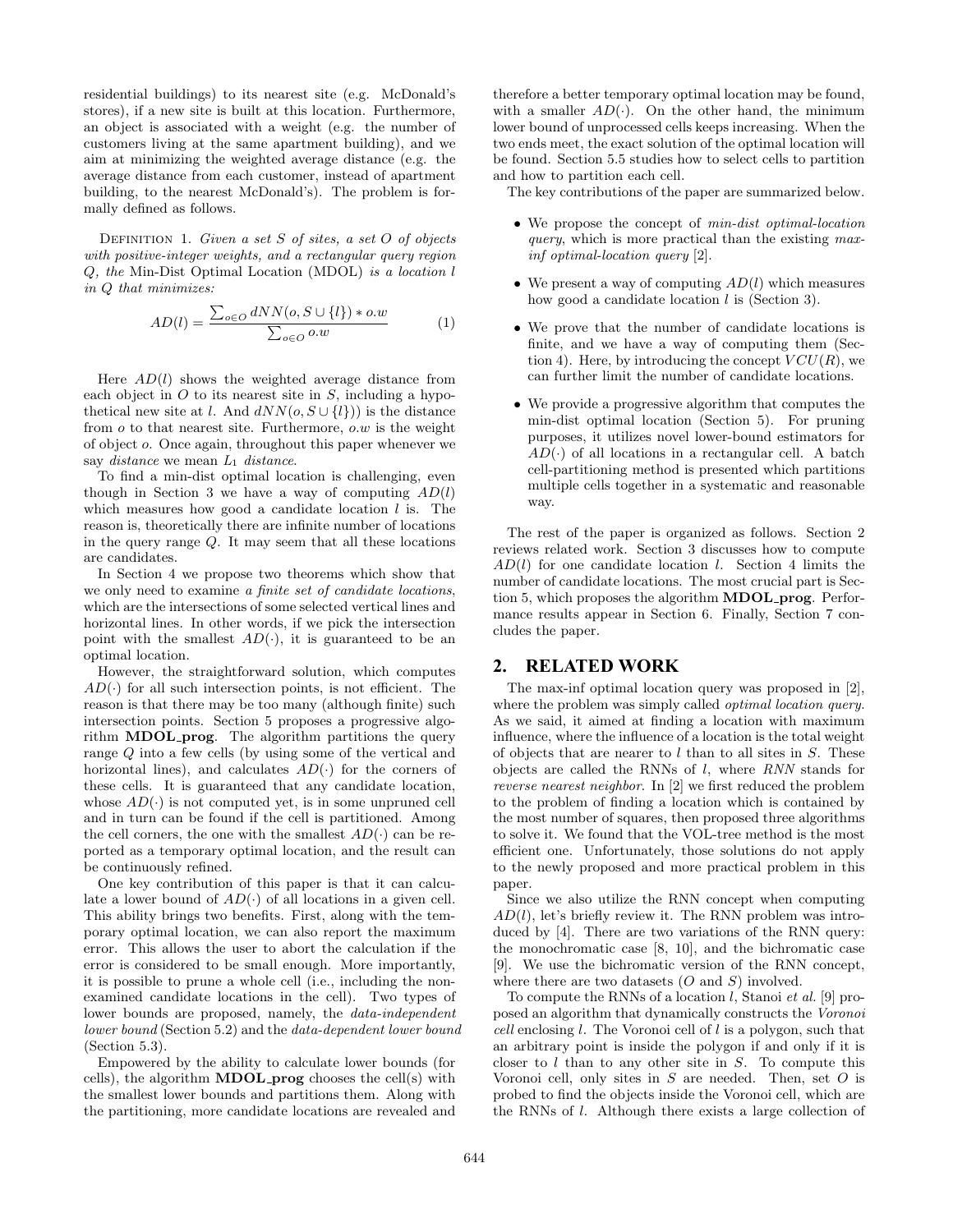computational-geometry work on computing Voronoi cells [1], the solution in [9] is novel in the sense that it only examines a small fraction of the sites in S which are close to l. However, [9] applies on the  $L_2$  metric only.

For the L<sup>1</sup> metric that this paper addresses, we could utilize the computational geometry solution [5]. And similar to [9], we develop an algorithm that computes the  $L_1$ -metric Voronoi cell without examining all sites in S.

#### • Comparing with Facility Location Problem

Readers familiar with "operations research" may wonder whether the proposed MDOL operation is a solved instance of the facility location (FL) problem [4, 1]. The answer is negative. In the context of optimizing the locations of new McDonald's, for example, the FL-version of the problem is as follows: given a set  $X$  of  $pre-decided$  locations, the goal is to find a subset  $X'$  of X, which minimizes

$$
\frac{\sum_{o \in O} dNN(o, X') * o.w}{\sum_{o \in O} o.w}.
$$

where the semantics of  $o$ ,  $O$ ,  $dNN(·)$ , and  $o.w$  are identical to those in MDOL search (Definition 1). The above problem, however, differs from MDOL retrieval in three important ways. First, the FL problem outputs potentially multiple locations (i.e., set  $X'$ ), as opposed to only one location in an MDOL query. Second, FL knows in advance a finite set of candidate locations (i.e., set  $X$ ), whereas in MDOL search we are given a rectangle Q, inside which all points may be candidate answers (i.e., an infinite number of them). Finally, FL disregards the existing McDonald's restaurants, which actually play an imperative role in the formulation of MDOL.

#### • Comparing with k-Medoid/Median Problem

Given a set  $O$  of object locations (e.g. customers), the k-medoid query [7] finds a set of medoids  $R \subseteq O$  with cardinality k that minimizes the average distance from each object  $o \in O$  to its closest medoid in R. The k-median query  $[3, 6]$  is a variation, where we find k locations called medians, not necessarily in  $O$ , which minimize the average distance (from each object  $o \in O$  to its closest median).

However our problem is different from both of them. A fundamental difference is that the existing problems do not assume a set  $S$  of *existing* sites (e.g. McDonald's), but we do. If a city already has at least one McDonald's store, and some locations should be chosen for new McDonald's stores, existing work does not apply. In our problem, we want to find an optimal location  $l$ , and the nearest neighbor of each residential address is then taken from the UNION of S and  ${l}, i.e., every existing site will be considered in each nearest$ neighbor selection.

Furthermore, while the facility location problem and the k-median/k-medoid problems are all NP-hard, our problem is not. Our work is a database query-processing paper instead of a theory paper. We find exact answers (under the constraints given in Definition 1), not approximate answers with proved approximation ratio (commonly used to tackle NP-hard problems). Even though there may seem to have infinite number of locations in the query region, according to our Theorem 2 we only need to check a finite number (quadratic to the number of objects) of candidate locations

in order to get the exact answer. A straightforward solution is to check all these candidates. The solution is clearly polynomial. NP-hardness is irrelevant here.

In the database community, however, such a straightforward algorithm is too expensive because the data set is typically large. We provide a carefully-designed, theoremsupported and experimentally-evaluated progressive algorithm. In particular, the checking of most candidate locations can be pruned.

To deal with large data sets, we rely on spatial index structures, e.g. to efficiently retrieve the set of objects that consider a particular location  $l$  as the closest site (compared with all existing sites in  $S$ ), as discussed in Section 3.2. In fact the concern of I/O efficiency exists throughout the design of the progressive algorithm. Other examples include the methods to reduce the number of candidate locations (Section 4), the lower-bound theorems (Section 5.3), and the batch cell partitioning (Section 5.5). As described in the performance section, we utilize the R\*-tree spatial index and measures disk I/Os.

# **3. COMPUTING** AD(L) **FOR A GIVEN LO-CATION** L

Before solving the min-dist optimal location query, we first address the following problem: Given a candidate location l, how do we compute the average distance  $AD(l)$  as defined in Equation 1?

#### **3.1** AD(l) **Can be Computed From** RNN(l)

Let's first define  $AD$  as the average distance between every object in  $O$  to its nearest site in  $S$ , without considering a new site. That is:

$$
AD = \frac{\sum_{o \in O} dNN(o, S) * o.w}{\sum_{o \in O} o.w} \tag{2}
$$

Clearly,  $\forall l \in Q$ ,  $AD(l) \leq AD$ . If no object in O is closer to l than to its nearest site in S,  $AD(l) = AD$ . Otherwise,  $AD(l) < AD$ .

To compute  $AD(l)$ , by definition we could compute the nearest site (including l) for every object, and then take the average distance between an object to its nearest site. But this is costly. Intuitively, if we add a new McDonald's store, we only want to visit the nearby residential buildings to compute the new average distance. In fact, we only need to visit objects in  $RNN(l)$ , as shown in Theorem 1.

THEOREM 1. 
$$
AD(l) = AD
$$

$$
\frac{1}{\sum_{o \in O} o.w} \sum_{o \in RNN(l)} (dNN(o, S) - d(o, l)) * o.w
$$

PROOF. From Equations 1 and 2, we have:  $AD - AD(l) =$ 

$$
\frac{1}{\sum_{o\in O} o.w} \sum_{o\in O} (dNN(o, S) - dNN(o, S\cup \{l\})) * o.w.
$$

Therefore,  $AD(l) = AD -$ 

$$
\frac{1}{\sum_{o\in O} o.w} \sum_{o\in O} (dNN(o, S) - dNN(o, S\cup \{l\})) * o.w.
$$

Notice that if  $o \notin RNN(l)$ ,  $dNN(o, S) = dNN(o, S \cup \{l\}).$ To prove the theorem, it remains to point out that for an object  $o \in RNN(l)$ ,  $dNN(o, S \cup \{l\}) = d(o, l)$ .  $\Box$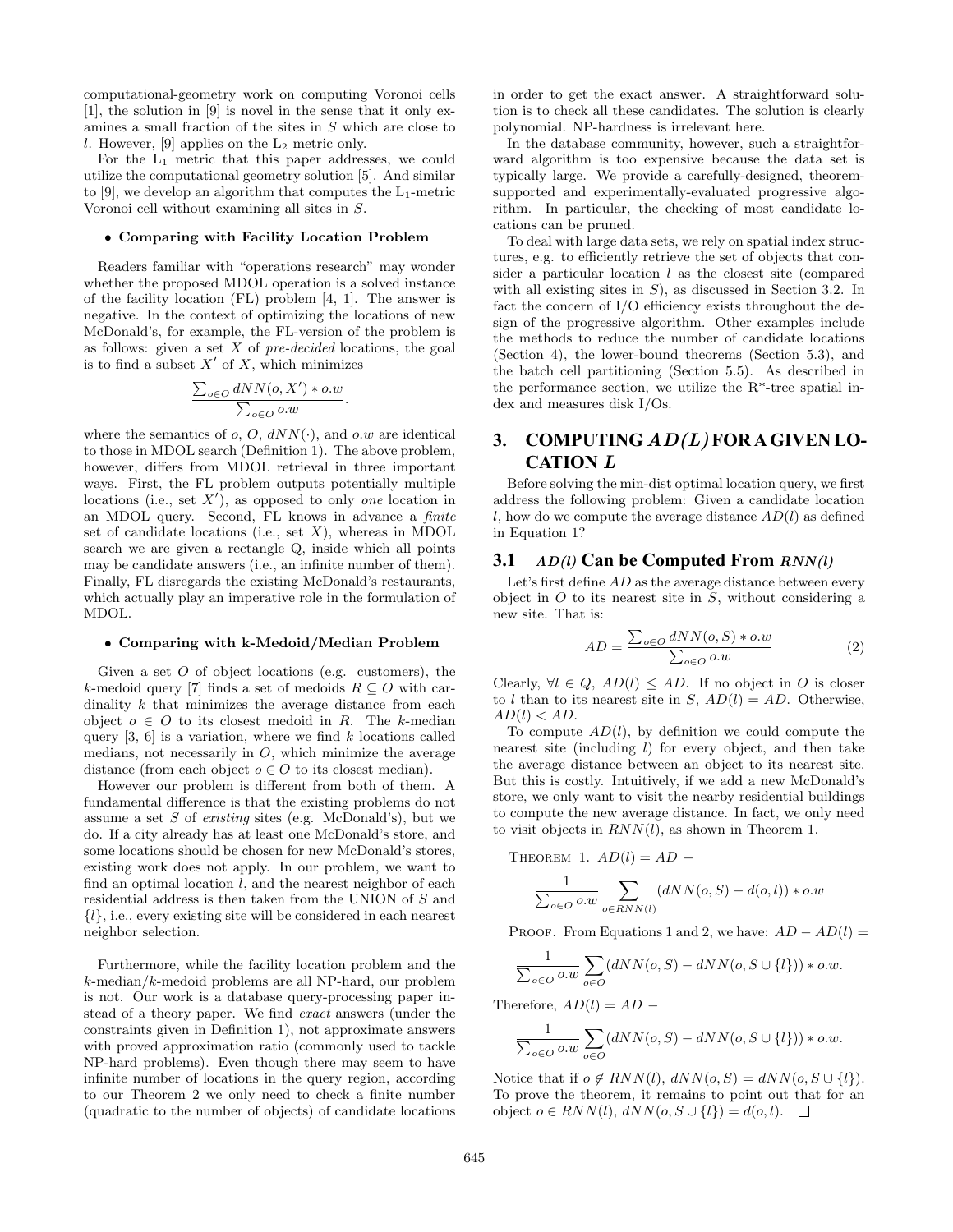Theorem 1 tells how to compute  $AD(l)$  for an arbitrary location  $l$ . Compared with  $l$  which varies,  $S$  and  $O$  can be considered as fixed. Therefore we can pre-compute  $AD$ ,  $\sum_{o\in O} o.w$ , and  $dNN(o, S)$  for every object. In order to compute  $AD(l)$ , we only need to find the RNNs of l and compute  $d(o, l)$  for every  $o \in RNN(l)$ .

## **3.2** The Computation of  $RNN(l)$

To find the RNNs of l, we can compute the Voronoi cell of l by examining S, and then locate the objects in O that are spatially enclosed in the Voronoi cell. There exists plenty of work on Voronoi cells, including the  $L_1$  distance case [5] which we need.

However, existing work focused on computing the Voronoi cell of  $l$  by examining all sites in  $S$ . This is expensive if too many sites exist. Intuitively, it should be enough to examine only the sites close to l. For the  $L_2$  distance, [9] proposed a method to utilize a spatial index structure on the set of sites to quickly identify some sites close to  $l$  and compute a range in space, with the guarantee that all sites outside the range can be avoided. We extended this idea to deal with  $L_1$ metric. Due to the space limitation, the  $L_1$  distance method is included in the full version of our paper [12].

# **4. LIMITING THE NUMBER OF CANDI-DATES**

If we have only a few candidate locations to choose from, we could compute their  $AD(\cdot)$  using the method in Section 3, and then pick the location with the smallest  $AD(\cdot)$ . The challenge of solving the min-dist optimal-location query lies in the fact that there are too many candidate locations in the query region Q. In fact, theoretically a region contains an infinite number of locations. This section limits the number of candidate locations that need to be checked, yet still guarantees that an exact answer is found.

## **4.1 The Number of Candidate Locations is Finite**

Consider Figure 3. The black dots are the objects. Here the thick-bordered rectangle is the query region Q. The shadowed region is composed of a horizontal extension of Q and a vertical extension of Q, which are defined below.

DEFINITION 2. Given an axis-parallel rectangle  $Q$ , the hor**izontal extension** of  $Q$  is the area derived from infinitely extending  $Q$  horizontally. The vertical extension of  $Q$  is the area derived from infinitely extending Q vertically.

Obviously, the intersection between the horizontal extension and the vertical extension is Q itself.



Figure 3: The candidate locations are limited to the intersections of the dashed lines.

Consider each horizontal line that passes through at least one object in the horizontal extension of Q and each vertical line that passes through some object in the vertical extension of Q. Also consider the horizontal and vertical lines that pass through the corners of Q. For instance, in Figure 3 there are six such vertical lines and five such horizontal lines as shown in dashed style. (Note that one line may pass through more than one object.) They make 30 intersection points. According to Theorem 2 below, even though there is an infinite number of locations in Q, we only need to check these intersection points. It is guaranteed that we can find a min-dist optimal location among them.

THEOREM 2. Consider the set of horizontal (and vertical) lines that go through some object in the horizontal (and vertical) extension of Q or go through some end point of Q. There exists a min-dist optimal location at some intersection point of these lines.

PROOF. Consider  $RNN(l)$ : the set of objects in O that are closer to l than to their nearest sites in S. Let's start with a simple case as illustrated in the figure below, where the objects in  $RNN(l)$  as well as l are all located in a horizontal line. Further, assume all objects have weight  $= 1$ .



Since all the objects in  $RNN(l)$  consider l as the nearest site, we have  $dNN(o, S \cup \{l\}) = d(o, l)$ . Therefore, the total contribution of such objects to the numerator of  $AD(l)$  (in Equation 1) is the sum of distances from each object to  $l$ . This total is the summation of two parts: the total distance between  $l$  and the objects to its left, and the total distance between l and the objects to its right.

Without loss of generality, assume there are more objects in  $RNN(l)$  to the right of l than to its left. Let's move l a little bit to its right side without passing any object, while assuming  $RNN(l)$  remains the same during this move. We argue that this can only improve  $AD(l)$ , i.e. make it smaller. Let there be  $n<sub>L</sub>$  objects to the left of l, and  $n<sub>R</sub>$  objects to the right of l. If we move l to l' where the moving distance is  $\delta$ , the increase of the total distance between  $l$  and the objects to its left is  $n<sub>L</sub> * \delta$ , while the decrease of the total distance between l and the objects to its right is  $n_R * \delta$ . Since we assume  $n_L < n_R$ , the decrease amount is more than the increase amount. Therefore  $AD(l') < AD(l)$ .

This tells us that by moving l to the side with more objects,  $AD(l)$  always decreases. One may wonder when we can reach the minimum  $AD(l)$ . The answer is: either when there are equal numbers of objects to the left and right of l, or when we reach a border of the query region Q (remember  $l$  should be inside  $Q$ ). To make sure there are equal numbers of objects to the left and to the right of l, we should make sure that l co-locates with the median object. If the number of objects is even, any location between the two median objects is optimal, including the location of each of these two median objects. In any case, the theorem is correct, i.e. there exists an optimal location either at the same X coordinate as some existing object, or at the smallest (or largest) X coordinate of Q.

The discussion above was based on the following assumptions: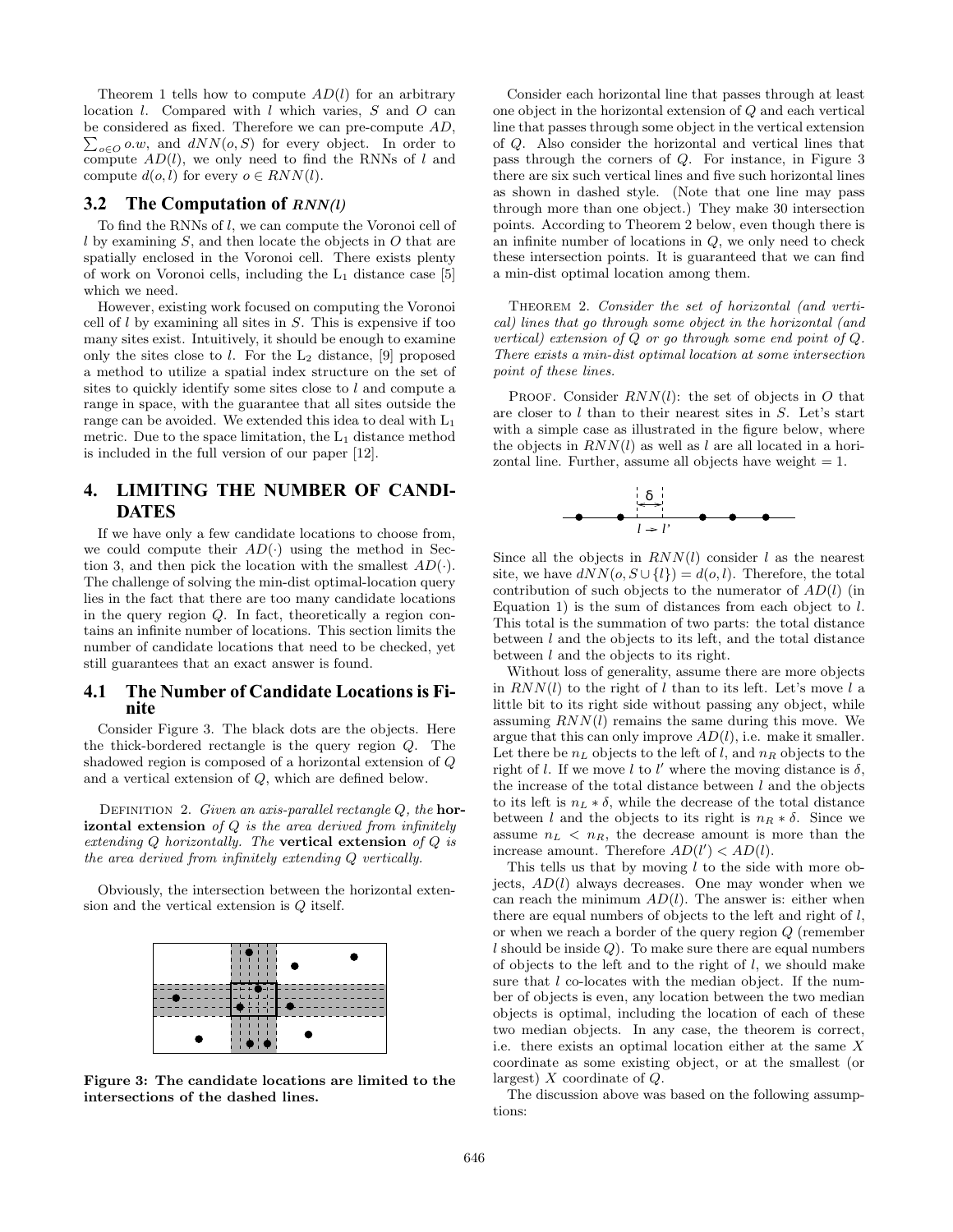| <b>Notation</b> | Meaning                                                                           |
|-----------------|-----------------------------------------------------------------------------------|
| S               | the set of sites                                                                  |
| Ω               | the set of objects                                                                |
| Q               | the query region                                                                  |
|                 | a candidate location for a new site                                               |
| $d(p_1, p_2)$   | the $L_1$ distance between two points                                             |
| dNN(o, S)       | the $L_1$ distance between object $o$ to its nearest site in $S$                  |
| RNN(l)          | the set of objects in $O$ that are closer to l than to their nearest sites in $S$ |
| AD(l)           | the average distance between an object in O to its nearest site in $S \cup \{l\}$ |
| AD              | the average distance between an object in $O$ to its nearest site in $S$          |
| VCU(R)          | the Voronoi cell union of $R$ with regard to $S$                                  |

Table 1: Summary of Notations.

- 1. When moving  $l$  (to  $l'$ ), the set of RNNs remains unchanged.
- 2. All objects have weight  $= 1$ .
- 3. The object placement is one-dimensional.

To make the proof complete, let's drop all these assumptions and see why the theorem is still correct.

To drop Assumption 1, we acknowledge that it is possible to have  $RNN(l) \neq RNN(l')$ . But this does not affect the correctness of the theorem for the following reasons. Let object  $o \in RNN(l)$  but  $o \notin RNN(l')$ . The distance between o to its nearest site is smaller than what we counted under Assumption 1. Therefore the real  $AD(l')$  should be even smaller, and thus moving  $l$  (to  $l'$ ) remains to improve  $AD(l)$ . The same discussion applies to the case when  $o \notin RNN(l)$ but  $o \in RNN(l')$ .

To drop Assumption 2, let there be objects whose weight is more than 1. In the problem definition we said the weight of objects should be positive integers like the number of people living in a residential building. The proof of the theorem remains valid if we consider every object  $o$  to be multiple objects with weight 1, where the number of copies should be o.w.

To drop Assumption 3, let's consider the 2-dimensional case. We can prove the theorem by moving  $l$  first horizontally and then vertically. Consider the objects in  $RNN(l)$ . Let there be  $n<sub>L</sub>$  objects whose X coordinates are smaller than that of l, and  $n_R$  objects whose X coordinates are bigger than that of l. Assume  $n_L < n_R$ . We claim that by moving  $l$  a little bit to the right side will improve  $AD(l)$ for the following reason. We know the  $L_1$  distance between two points is their horizontal distance plus their vertical distance. If we move  $l$  horizontally, the vertical distance between an object to l remain unchanged. Therefore, according to our discussion in the one-dimensional case, we get a smaller  $AD(l)$  since the total horizontal distance is smaller. Next, we move *l* vertically. And the discussion is the same as in the horizontal case.

## **4.2 Further Limiting the Number of Candidate Locations**

According to Theorem 2, to get the set of candidate locations, we considered all objects in either the horizontal extension or the vertical extension of Q. In fact, if we study the theorem proof carefully, we can notice that there is no need to consider all such objects. Instead, we only need to consider the objects which belong to  $RNN(l)$  for some location l in Q. Here we introduce a concept called the Voronoi

cell union and discuss how it can be used to further limit the number of candidate locations.

DEFINITION 3. Given a set of sites  $S$  and a spatial region  $Q$ , the Voronoi cell union of  $Q$  with regard to  $S$  is the union of Voronoi cells of every location l in Q.

Let's use  $VCU(Q)$  to denote the Voronoi cell union of  $Q$ .  $VCU(Q)$  is the minimum spatial region that fully contains the Voronoi cell for every location  $l$  in  $Q$ . An equivalent explanation is that  $VCU(Q)$  is a spatial region consisting of the locations which may consider a new site built somewhere in Q as the nearest site.

For ease of reference, Table 1 summarizes the variables that have been introduced.



Figure 4: The candidate locations are further reduced using  $VCU(Q)$ .

The VCU concept can help reduce the number of candidate locations in the following way. When choosing objects which will define the vertical and horizontal lines (whose intersections are the candidates), we only need to choose the objects in  $VCU(Q)$ . For example, in Figure 4, let the dashed polygon be  $VCU(Q)$ . We only need to consider the objects in the shadowed region which is the intersection between  $VCU(Q)$  and the vertical/horizontal extensions of Q. In this example, there are now four horizontal lines and four vertical lines, which result in 16 candidate locations instead 30. Think the whole space as the United States, and the query region as a city. The range  $VCU(Q)$  is typically a small extension of Q, and therefore the savings of this optimization may be big in practice.

We develop a method which efficiently computes  $VCU(Q)$ . Similar to the case of computing the Voronoi cell of a single location, our method only needs to examine a small subset of sites in S. The sites too far away from Q or located inside  $Q$ , do not need to be examined. The algorithm  $[12]$  is omitted in this paper due to the space limitation.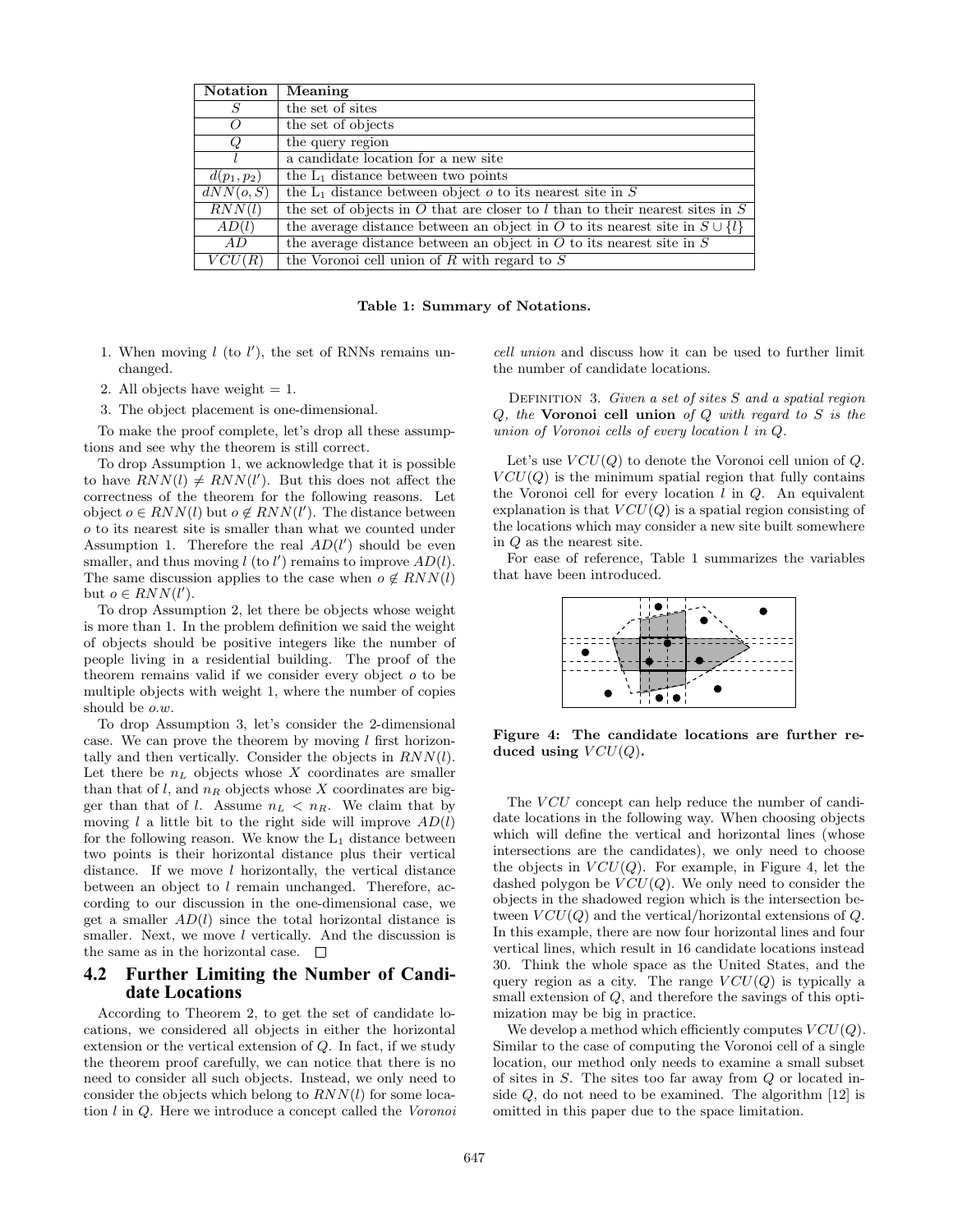# **5. THE PROGRESSIVE ALGORITHM**

We now have an algorithm to accurately compute a mindist optimal location. That is:

#### Algorithm MDOL basic

- 1. Retrieve the objects in the intersection between  $VCU(Q)$ and the horizontal/vertical extensions of Q.
- 2. Derive the set of candidate locations.
- 3. Compute the average distance  $AD(l)$  for every candidate location  $l$ .
- 4. Return the candidate location with the minimum average distance.

This is a fine algorithm if the number of candidate locations is small. However, if there are too many candidate locations, the basic algorithm is not efficient.

#### **5.1 The Progressive Algorithm Outline**

We hereby introduce a progressive algorithm. The idea is illustrated in Figure 5. Here we see five horizontal lines and five vertical lines that partition the query region Q. They make 25 intersection points as candidate locations. It is easily imaginable that in practice the number of candidate locations is much more. Assume we cannot check the average distance for all of these candidate locations together. What we do is we first partition  $Q$  at a coarse granularity, which results in a subset of candidate locations as illustrated in Figure  $5(a)$ . The average distance  $AD(l)$  is calculated for each of such candidate locations. The location with the smallest  $AD(l)$  is returned to the user as a temporary optimal location. Next, we go to a finer partitioning and introduce more candidate locations (Figure 5(b)). A better temporary optimal location may be returned to the user. Eventually, if we go to the finest partitioning, we will check all candidate locations and will find the accurate optimal location.



Figure 5: The main idea of the progress algorithm.

One may wonder: "the description above still checks all candidate locations, so what do you save?" Well, the description is a skeleton of the algorithm, and we will enhance it by providing a lower-bound computation facility. That is, with a coarse partitioning, the query region  $Q$  is partitioned into multiple cells (e.g.  $I, II, III,$  and  $IV$  in Figure 5(a)). For each cell  $C$ , we can compute a lower bound of  $AD(l)$ for all locations in  $C$ , denoted as  $LB(C)$ . Empowered with this lower-bound computation facility, our algorithm has the following two abilities:

• We may prune complete cells. Let  $C$  be a cell, and l be a candidate location that has been checked. If  $LB(C) \ge AD(l)$ , we know no location in cell C can reach a lower average distance than that of l. Therefore the computation of all candidate locations in C can be avoided (Figure  $5(c)$ ).

• Along with a temporary optimal location that is reported to the user, our algorithm can report a range of average distance values. For instance, our algorithm may not only report a temporary optimal location whose average distance is 3000 (meters), but also claim that the the average distance of the real optimal location should be in the range [2500,3000]. Notice that with new iterations, this range can only be shrunk. The next iteration may report a new location with range [2800, 2900]. This ability gives the user a choice of stopping at an accurate-enough approximate result, in case the accurate answer takes a long time to finish.

#### **5.2 The Data-Independent Lower-Bound**

Given a cell C our task is to compute a lower bound of  $AD(l)$  for all locations l in C. At this point, we know  $AD(c_i)$ for the four corners  $c_i$  of C, and we know the perimeter of C. But let's assume we know no further information. That is, we do not assume any knowledge of sites in S or objects in O. Such a lower bound is called data-independent. With the help of Lemma 1, Corollary 1 shows a first data-independent lower bound, and Theorem 3 gives a better (tighter) one. In the next section we will provide a data-dependent lower bound.

LEMMA 1. For any two locations l and l',  $AD(l')-AD(l) \leq$  $d(l, l').$ 

PROOF. We know AD shows the average distance between an object to the nearest site in S. If a new site is built, either at  $l$  or  $l'$ , this average distance may be improved. For an arbitrary object o, let's consider the difference in benefit: how much more its distance (to the nearest site) can benefit from  $l$  than from  $l'$ . This difference in benefit is  $(dNN(o, S) - dNN(o, S \cup \{l\})) - (dNN(o, S) - dNN(o, S \cup$  ${l' \rbrace}) = dNN(o, S \cup {l'}\}) - dNN(o, S \cup {l}).$  Notice that  $AD(l') - AD(l)$  is the average of such a difference in benefit. We will differentiate two cases to show that this difference in benefit is never more than  $d(l, l')$ . And that will finish the proof of the lemma.

If  $o \notin RNN(l)$ , it does not help *o* by building a new site at l, i.e.  $dNN(o, S \cup \{l\}) = dNN(o, S)$ . Since  $dNN(o, S \cup$  $\{l'\}\leq dNN(o, S)$ , the difference in benefit is less than or equal to 0, which in turn is less than or equal to  $d(l, l')$ .

If  $o \in RNN(l)$ , the difference in benefit is  $dNN(o, S \cup$  $\{l'\}\)-d(o, l)$ . Since  $dNN(o, S\cup \{l'\}) \leq d(o, l')$ , the difference in benefit is no more than  $d(o, l') - d(o, l) \leq d(l, l').$ 

This lemma leads to a straightforward lower bound of a cell given by the following corollary:

COROLLARY 1. Let the corners of a cell C be  $c_1, c_2, c_3$ , and  $c_4$ . Let the perimeter of C be p.

$$
\min_{1 \le i \le 4} \{AD(c_i)\} - \frac{p}{4}
$$

is a lower bound of  $AD(l)$  for any location  $l \in C$ .

PROOF. Consider an arbitrary location  $l \in C$ . Let  $c_k$ be its nearest corner. According to Lemma 1, we have:  $AD(l) \geq AD(c_k) - d(l, c_k)$ . It is obvious that  $d(l, c_k) \leq p/4$ and  $AD(c_k) \geq \min_{1 \leq i \leq 4} \{AD(c_i)\}.$  So we have

$$
AD(l) \ge \min_{1 \le i \le 4} \{AD(c_i)\} - \frac{p}{4}.
$$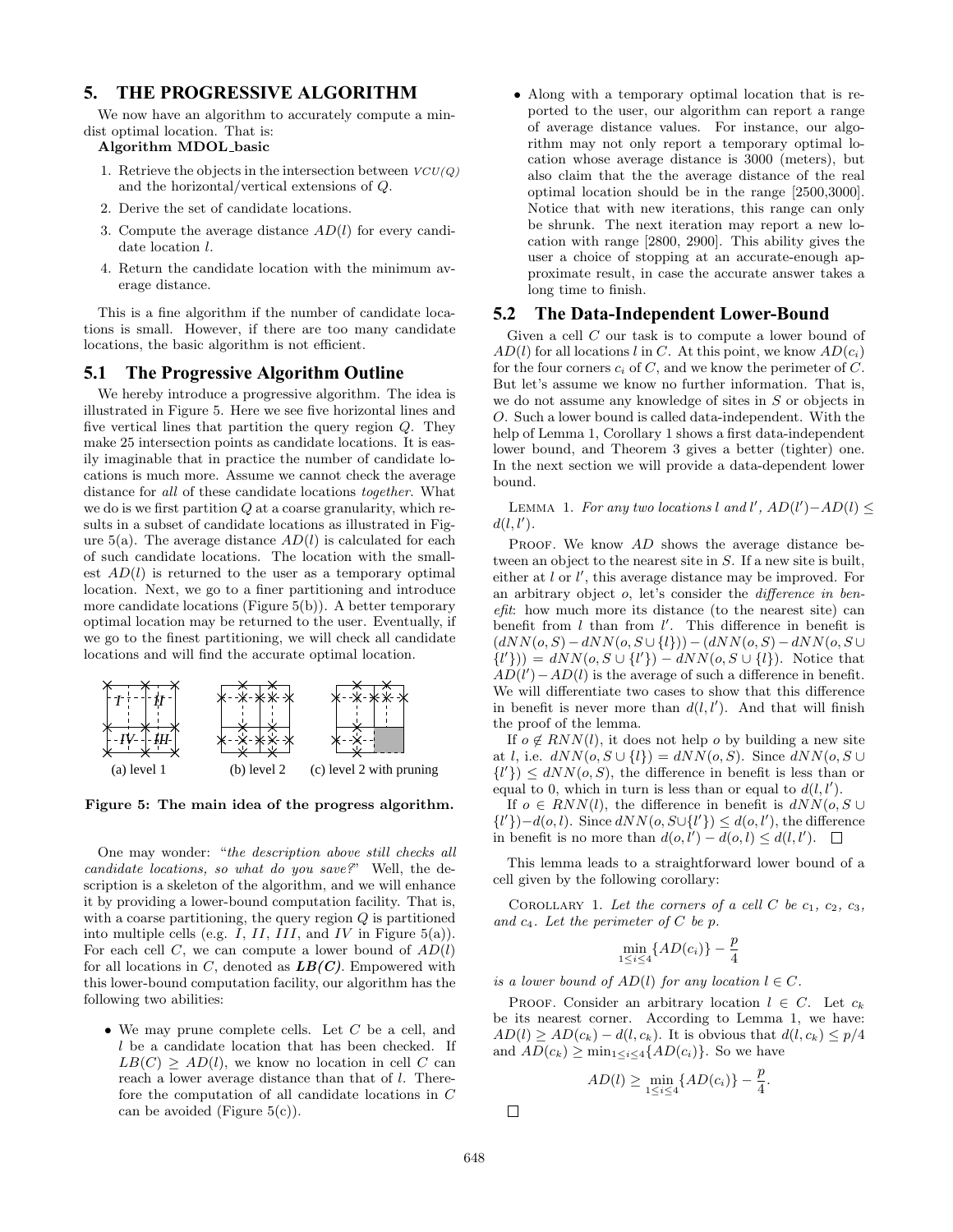Now we get a lower bound. However, we can do better. Theorem 3 below shows a tighter (larger) lower bound, which may lead to more pruning power.

THEOREM 3. Let the corners of a cell C be  $c_1, c_2, c_3$ , and c<sub>4</sub>, where  $\overline{c_1c_4}$  is a diagonal. Let the perimeter of C be p.

$$
\max\{\frac{AD(c_1) + AD(c_4)}{2}, \frac{AD(c_2) + AD(c_3)}{2}\} - \frac{p}{4} \qquad (3)
$$

is a lower bound of  $AD(l)$  for any location  $l \in C$ .

PROOF. Due to symmetry, it is sufficient to prove that the following formula holds for every location  $l \in C$ ,

$$
AD(l) \ge \frac{AD(c_1) + AD(c_4)}{2} - \frac{p}{4}.
$$

According to Lemma 1, we know:

$$
AD(l) \ge AD(c_1) - d(l, c_1)
$$
  

$$
AD(l) \ge AD(c_4) - d(l, c_4)
$$

Therefore, we have:

$$
AD(l) \ge \frac{AD(c_1) + AD(c_4)}{2} - \frac{d(l, c_1) + d(l, c_4)}{2}.
$$

It remains to point out that  $d(l, c_1) + d(l, c_4) = p/2$  holds for any  $l \in C$ .  $\Box$ 

Figure 6 illustrates the superiority of this new lower bound over the previous one. Based on Corollary 1, we get a lower bound  $1000 - p/4$ . Theorem 3 shows a better lower bound  $3500 - p/4.$ 



Figure 6: The lower bound in Theorem 3 is  $3500-p/4$ , which is better than  $1000 - p/4$ , the lower bound in Corollary 1.

#### **5.3 The Data-Dependent Lower-Bound**

If we know some information about the objects  $O$  and the sites S, we may be able to get a tighter lower bound. In the extreme case, if we know all the exact information of O and S, we can compute the exact optimal location. In this section, we will derive a meaningful lower bound (in Theorem 4), assuming no knowledge of  $O$  or  $S$  except two Theorem 4), assuming no knowledge or O or S except two<br>values:  $\sum_{o \in O} o.w$  and  $\sum_{o \in VCU(C)} o.w$ . The former value is the total weight of objects in the whole space, which can be assumed known. The latter value can be acquired by computing the region  $VCU(C)$  and then performing an aggregation query on the (index of the) set of objects.

LEMMA 2. Given any two locations  $l$  and  $l'$  on space,

$$
AD(l) - AD(l') \leq \frac{\sum_{o \in RNN(l')} d(l, l') * o.w}{\sum_{o \in O} o.w}.
$$

PROOF. For clarity, we can assume every object has weight  $= 1$ . This does not lose generality because an object o whose weight  $o.w > 1$  can be treated as  $o.w$  objects, each of which

having weight  $= 1$ . Therefore what we need to prove becomes:

$$
AD(l) - AD(l') \le \frac{|RNN(l')|}{|O|}d(l,l')
$$

where  $|O|$  and  $|RNN(l')|$  are the numbers of objects in O and  $RNN(l')$ , respectively.

According to the definition of  $AD(l)$  and  $AD(l')$ , we have:

$$
AD(l) - AD(l') = \frac{1}{|O|} \sum_{o \in O} (dNN(o, S \cup \{l\}) - dNN(o, S \cup \{l'\})).
$$

We divide the summation into two cases, one for those  $o \in$  $RNN(l')$  and one for those  $o \notin RNN(l')$ .

We know

$$
dNN(o, S \cup \{l'\}) = \begin{cases} d(o, l'), & \text{if } o \in RNN(l')\\ dNN(o, S), & \text{if } o \notin RNN(l') \end{cases}
$$

and we know

$$
dNN(o, S \cup \{l\}) \le dNN(o, S)
$$

$$
dNN(o, S \cup \{l\}) \leq d(o, l).
$$

Therefore,  $AD(l) - AD(l')$ 

$$
= \frac{1}{|O|} \sum_{o \in RNN(l')} (dNN(o, S \cup \{l\}) - dNN(o, S \cup \{l'\}))
$$
  
+ 
$$
\frac{1}{|O|} \sum_{o \notin RNN(l')} (dNN(o, S \cup \{l\}) - dNN(o, S \cup \{l'\}))
$$
  
= 
$$
\frac{1}{|O|} \sum_{o \in RNN(l')} (dNN(o, S \cup \{l\}) - d(o, l'))
$$
  
+ 
$$
\frac{1}{|O|} \sum_{o \notin RNN(l')} (dNN(o, S \cup \{l\}) - dNN(o, S))
$$
  

$$
\leq \frac{1}{|O|} \sum_{o \in RNN(l')} (dNN(o, S \cup \{l\}) - dNN(o, S))
$$
  
+ 
$$
\frac{1}{|O|} \sum_{o \notin RNN(l')} (dNN(o, S) - dNN(o, S))
$$
  
= 
$$
\frac{1}{|O|} \sum_{o \in RNN(l')} (d(o, l) - d(o, l'))
$$
  

$$
\leq \frac{1}{|O|} \sum_{o \in RNN(l')} d(l, l')
$$
  
= 
$$
\frac{|RNN(l')|}{|O|} d(l, l')
$$

Intuitively, the lemma above can be explained as follows:  $(AD(l) - AD(l')) * |O|$  is the total extra benefit of distances to the nearest sites for all objects by building a new site at  $l'$  instead of  $l$ . The objects which may benefit more from  $l'$  than from l are those objects within  $RNN(l')$ . For each of such object, the maximal extra saving is no more than  $d(l, l')$ . Therefore, the total extra saving is no more than  $d(l, l') * |RNN(l')|$ . Based on this lemma, we can prove the following lower bound, which is better than the dataindependent lower bound we got before.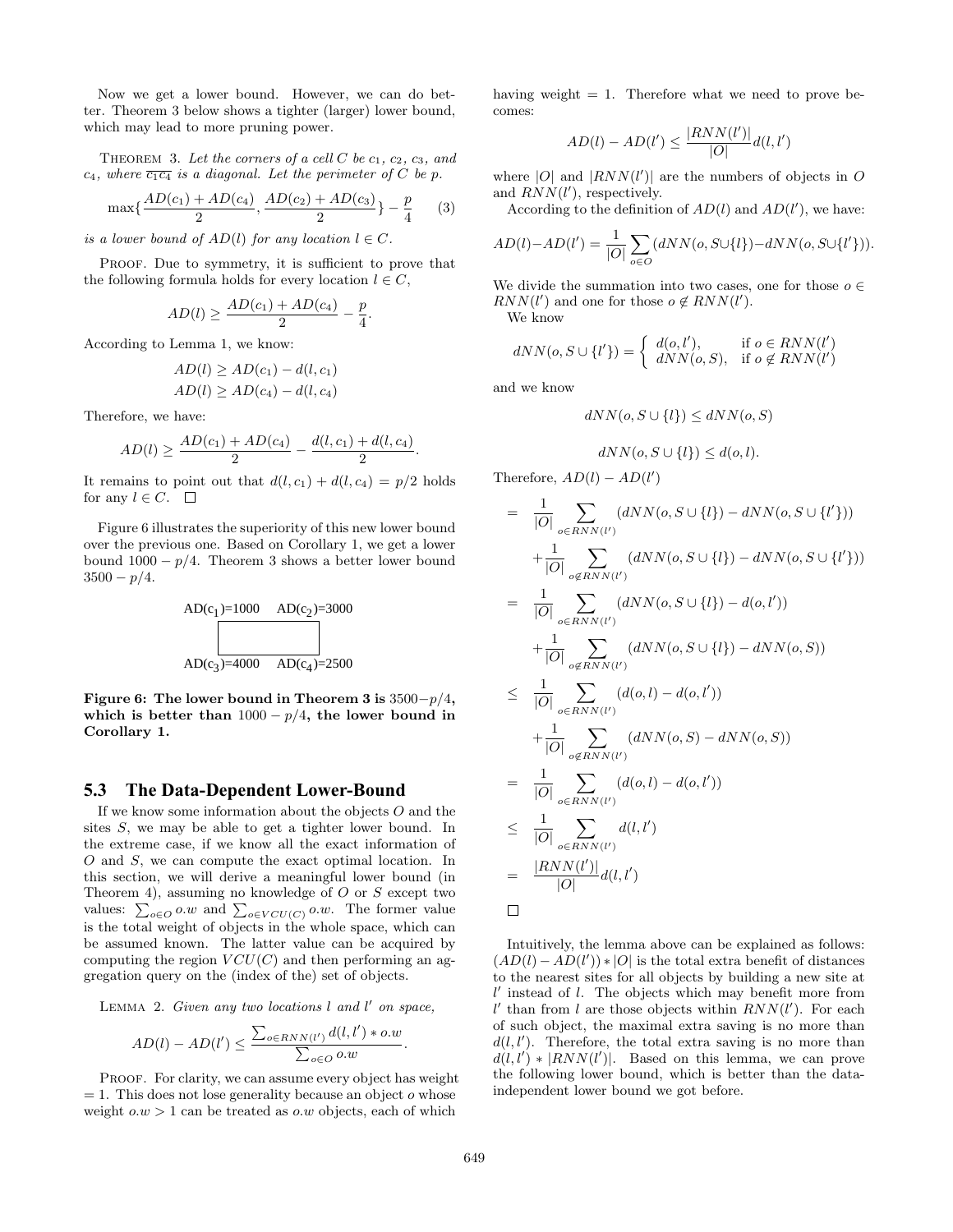THEOREM 4. Let the corners of a cell C be  $c_1, c_2, c_3,$  and  $c_4$ , where  $\overline{c_1c_4}$  is a diagonal. Let the perimeter of C be p.

$$
\max{\frac{AD(c_1) + AD(c_4)}{2}, \frac{AD(c_2) + AD(c_3)}{2}} - \frac{p * \sum_{o \in VCU(C)} o.w}{4 * \sum_{o \in O} o.w}
$$

is a lower bound of  $AD(l)$  for any location  $l \in C$ .

PROOF. Once again, we can assume every object has weight  $= 1$  without loss of generality. It is sufficient to prove that

$$
\frac{AD(c_1) + AD(c_4)}{2} - \frac{p * |VCU(C)|}{4 * |O|}
$$

is a lower bound.

According to Lemma 2, we have

$$
AD(c_1) - AD(l) \le \frac{|RNN(l)|}{|O|}d(l, c_1)
$$

or

$$
AD(l) \ge AD(c_1) - \frac{|RNN(l)|}{|O|}d(l, c_1).
$$

Similarly,

$$
AD(l) \ge AD(c_4) - \frac{|RNN(l)|}{|O|}d(l, c_4).
$$

Therefore, we have:  $AD(l)$ 

$$
\geq \frac{AD(c_1) + AD(c_4)}{2} - \frac{|RNN(l)|}{|O|} \frac{d(l, c_1) + d(l, c_4)}{2}
$$

$$
= \frac{AD(c_1) + AD(c_4)}{2} - \frac{|RNN(l)|}{|O|} \frac{p}{4}
$$

It remains to point out that since l is in cell C,  $|RNN(l)| \leq$  $|VCU(C)|$ .  $\Box$ 

Typically,  $\sum_{o \in VCU(C)} o.w$  is much smaller than  $\sum_{o \in O} o.w$ . Therefore the data-dependent lower bound given in Theorem 4 is generally much better (larger) than the dataindependent lower bound given in Theorem 3.

# **5.4 The Algorithm**

Now that we have confidence in computing a lower bound on  $AD(l)$  for locations l in any cell C, we are ready to provide the progressive algorithm. Let  $LB(C)$  represent the datadependent lower bound for cell C.

#### Algorithm MDOL prog

- 1. Retrieve the objects in the intersection between  $VCU(Q)$ and the horizontal/vertical extensions of Q. Derive the set of horizontal and vertical lines, whose intersections are the candidate locations.
- 2. Maintain a heap of cells ordered by  $LB(\cdot)$ . Initially, the heap contains one cell: the query region Q.
- 3. Set  $l_{opt}$  be the corner of Q with minimum  $AD(\cdot)$ .
- 4. If the heap is empty, or if  $AD(l_{opt}) \leq$  the minimum  $LB(\cdot)$  of cells in the heap, return  $l_{opt}$  as the optimal location.
- 5. Remove the cell C from the heap with minimum  $LB(\cdot)$ .
- 6. If C cannot be partitioned, goto Step 4.
- 7. Partition  $C$  into a set of  $k$  sub-cells.
- 8. Compute  $AD(\cdot)$  for the corners of all sub-cells, if not computed already. If any corner  $c_i$  has  $AD(c_i)$  <  $AD(l_{opt})$ , set  $l_{opt} = c_i$ .
- 9. Compute the lower bound  $LB(\cdot)$  for every sub-cell using Theorem 4.
- 10. For every sub-cell  $C_i$  where  $LB(C_i) < AD(l_{opt})$ , insert  $C_i$  into the heap.
- 11. goto Step 4.

The algorithm contains initialization (Steps 1, 2, 3) and a loop (Steps 4 through 11). It maintains a heap of cells, and a temporary optimal location  $l_{opt}$ . Initially, the heap has one cell: Q. And the temporary optimal location is initialized to be the corner of  $Q$  with minimum  $AD(\cdot)$ . Later on, each iteration removes a cell from the heap and partitions it into sub-cells which will be re-inserted into the heap.

To fully understand the algorithm, let's discuss several key points of it below, and discuss the cell-partitioning issue in Section 5.5.

#### *5.4.1 Cell Pruning using Lower Bound*

Along with each cell  $C$ , we keep its lower bound  $LB(C)$ . It is a lower bound of  $AD(l)$  for every location l in C. Therefore, if  $LB(C) \ge AD(l_{opt})$ , we know no location in C can be a better candidate than the current temporary optimal location  $l_{opt}$ . So as Step 10 of the algorithm shows, we can prune the examination of a cell  $C_i$  (and all candidate locations in it) if  $LB(C_i) \geq AD(l_{opt})$ .

#### *5.4.2 Continuous Refinement of the Query Result*

One feature of the algorithm is that it can quickly report a temporary optimal location, along with its confidence interval, and it can keep refining the result. When the algorithm terminates, the real optimal location can be found. But the user reserves the flexibility of aborting the execution at any time when the quality of the temporal optimal location is high enough (as indicated by the confidence interval). This feature can be helpful especially when the data volume is large and the algorithm takes a long time to terminate.

The confidence interval is  $[AD_{low}, AD_{high}]$ . Here  $AD_{low}$ is the minimum  $LB(C_i)$  for all cells in the heap, and  $AD_{high}$  $= AD(l_{opt})$ . Let the real optimal location be  $l_{realopt}$ . It is guaranteed that  $AD(l_{realopt}) \in [AD_{low}, AD_{high}]$  is true at all times. Therefore, the shorter this interval is, the more confident we are on the temporary optimal location. When the algorithm terminates, the confidence interval shrinks to a single point, and we are certain that we have found the real optimal location.

Once the algorithm starts to run, as time passes by the confidence interval shrinks. On the left side,  $AD_{low}$  keeps increasing. This is because when we remove a cell  $C$  from the heap (Step 5) and partition it to sub-cells (Step 7) to be inserted to the heap (Step 10), we know  $LB(C_i)$  of any sub-cell  $C_i$  is at least as large as  $LB(C)$ . On the right side,  $AD_{high}$  keeps decreasing. This is because we only replace  $l_{opt}$  with a better candidate location. In summary, the algorithm reports better and better candidate locations whose confidence intervals keeps improving.

#### *5.4.3 The Stopping Condition*

Step 4 shows two stopping conditions. If the heap is empty, there is no unprocessed cell and therefore there is no more candidate location to examine. So the temporal optimal location is really optimal. Another condition is when all cells in the heap have  $LB(\cdot)$  at least as large as  $AD(l_{opt})$ . In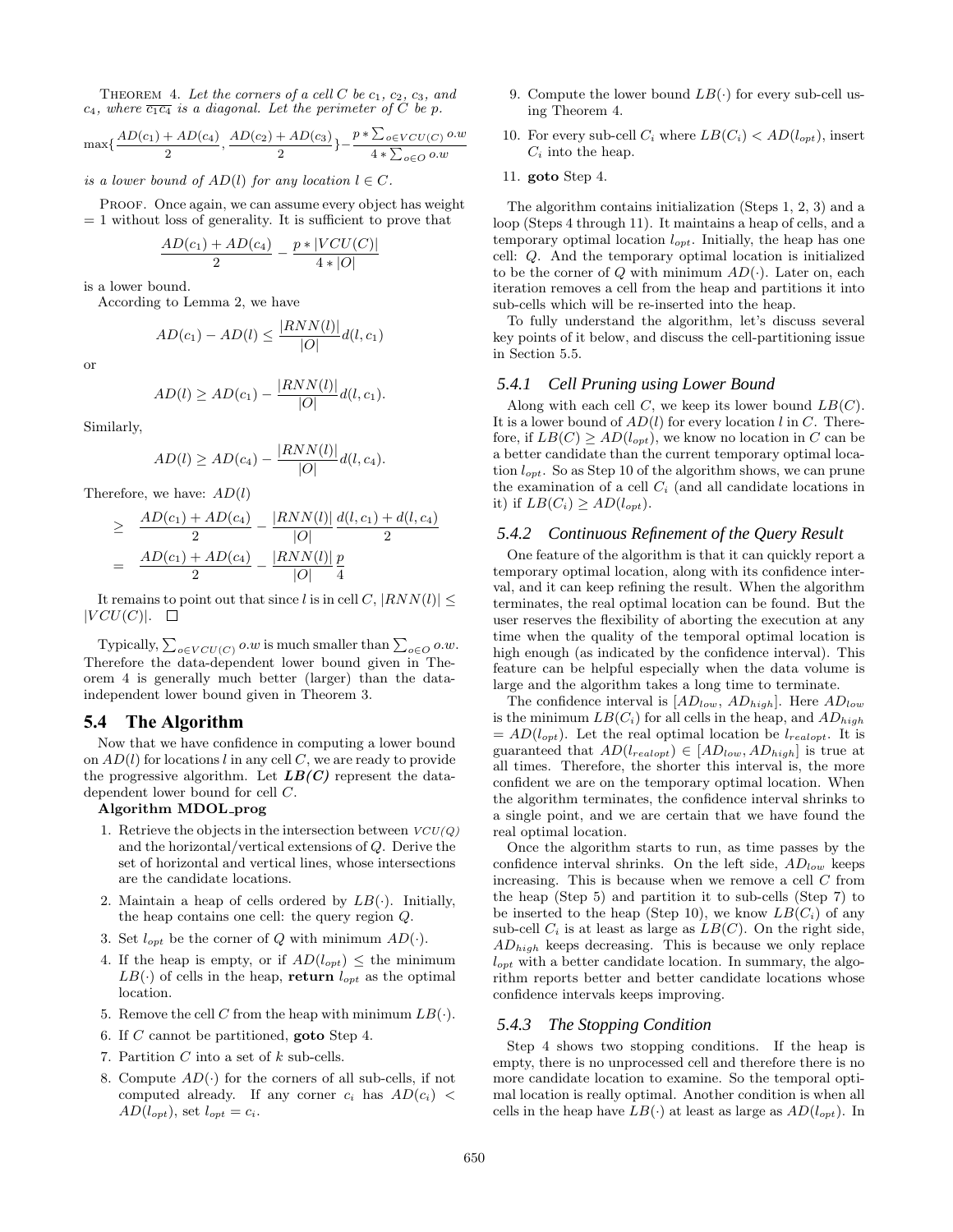this case, no candidate location in any cell in the heap can be better than  $l_{opt}$ , and therefore the algorithm can terminate.

One may wonder: "Step 10 has ensured that we only insert a cell  $C_i$  into the heap when  $LB(C_i) < AD(l_{opt})$ . So how can it happen that the heap contains some cell whose  $LB(.) >$  $AD(l_{opt})$ ?" The answer is that  $AD(l_{opt})$  shrinks as better and better temporary optimal location is found. Therefore it is quite possible that some prunable cell was validly inserted to the heap based on an old  $AD(l_{opt})$ .

This observation tells us an additional thing we could do (not specified in the algorithm). That is, whenever  $l_{opt}$ changes, we remove from the heap every cell  $C_i$  where  $AD(C_i)$  $\geq AD(l_{opt})$ . This additional cost of eager removal can help us keep the heap compact at all times. However, we tend not to implement this eager removal for the following reason. This operation will remove some cells with the largest  $LB(\cdot)$ . Because the heap is optimized to extract a cell with minimum  $LB(\cdot)$ , it is costly to remove from the other end.

## **5.5 Batch Cell Partitioning**

When a cell C with the smallest  $LB(.)$  is removed from the heap (Step 5), Step 7 of the algorithm MDOL prog simply said "Partition C into a set of sub-cells". This section addresses the issue how to partition. In fact, we directly address the extended problem, when multiple cells may be chosen to partition together.

The motivation is that to insert a sub-cell  $C_i$  into the heap, we need to access the indices storing  $O$  and  $S$  (in order to compute  $VCU(C_i)$ ,  $LB(C_i)$ , and non-computed  $AD(\cdot)$ for the corners of  $C_i$ ), which can be expensive. Therefore we want to batch the access. In other words, we want to compute the associated information for multiple sub-cells together, for each access to the indices of O and S.

The number of new cells to process depends on the available memory. In the extreme case when we had unlimited memory, we could partition  $Q$  to the finest level and compute everything by visiting the indices of O and S once. In practice, the allowed number of new cells to process together is not infinity. We therefore face the following design problems, assuming we can process  $k$  (denoted as partitioning capacity) new cells together:

- 1. Which cells shall we partition? How many sub-cells shall we partition each cell into?
- 2. Given a particular cell and the number of sub-cells we aim at partitioning it into, how to partition it?

#### *5.5.1 Solution for Design Problem One*

In order to increase the minimum  $LB(\cdot)$ , we should definitely partition the cells whose  $LB(\cdot)$ 's are the smallest among all cells in the heap. Moreover, it may not be good enough to only partition the cells whose  $LB(\cdot)$ 's are equal to the minimum  $LB(\cdot)$  – what about a cell whose  $LB(\cdot)$  is slightly larger? In general, we want to distribute  $k$  to multiple cells, and the smaller  $LB(C)$  is, the more sub-cells we partition C into.

We hereby propose a scheme, where the number of subcells of C is proportional to  $1/LB(C)$ . Let  $C_1, \ldots, C_t$  be the set of t cells in the heap with the smallest  $LB(\cdot)$ , where t is a pre-defined constant. For every cell  $C_i$ , we partition it into  $NSC(C_i)$  sub-cells.

$$
NSC(C_i) = \frac{k}{LB(C_i)\sum_{j=1}^t \frac{1}{LB(C_j)}}\tag{4}
$$

It can be verified that

$$
\sum_{i=1}^{t} NSC(C_i) = k
$$

$$
\frac{NSC(C_i)}{NSC(C'_i)} = \frac{1/LB(C_i)}{1/LB(C'_i)}
$$

**Example:** Let  $t = 4$ ,  $LB(C_1) = 10$ ,  $LB(C_2) = 10$ ,  $LB(C_3) = 100$ , and  $LB(C_4) = 100$ . Let  $k = 44$ . We have:

$$
\sum_{j=1}^{t} \frac{1}{LB(C_j)} = \frac{1}{10} + \frac{1}{10} + \frac{1}{100} + \frac{1}{100} = 0.22
$$

and then:

$$
NSC(C_1) = NSC(C_2) = \frac{44}{10 * 0.22} = 20
$$
  

$$
NSC(C_3) = NSC(C_4) = \frac{44}{100 * 0.22} = 2.
$$

#### *5.5.2 Solution for Design Problem Two*

Suppose we aim at partitioning a cell  $C$  into  $k'$  sub-cells. We need to know how to partition. There are two subproblems here. First, we need to decide how many partitions we should make for the  $X$  axis, and how many for the  $Y$ axis. Second, we need to choose the vertical and horizontal lines. What guides our design choices in both sub-problems is that we should try to:

- Make sub-cells have similar sizes (or perimeters).
- Make sub-cells be square-shaped.

The reason why we try to make sub-cells have equal sizes is: if some sub-cell has very small sizes and some others have very large sizes, the ones with large sizes, or large perimeter p, may have very small  $LB(\cdot)$  (according to Theorem 4), contradictory to our goal of increasing  $LB(.)$  of cells in the heap as much as possible.



(b) partitioning into thin and long cells

Figure 7: Partitioning into square-like cells results in sub-cells with perimeter 12, while partitioning into thin and long cells results in sub-cells with perimeter 20.

The reason why we try to have square-shaped sub-cells is illustrated in Figure 7. Here cell C has  $hu = 9$  horizontal units and  $vu = 3$  vertical units. That is, if we partition C into the finest level, we will get 9\*3=27 sub-cells. Our goal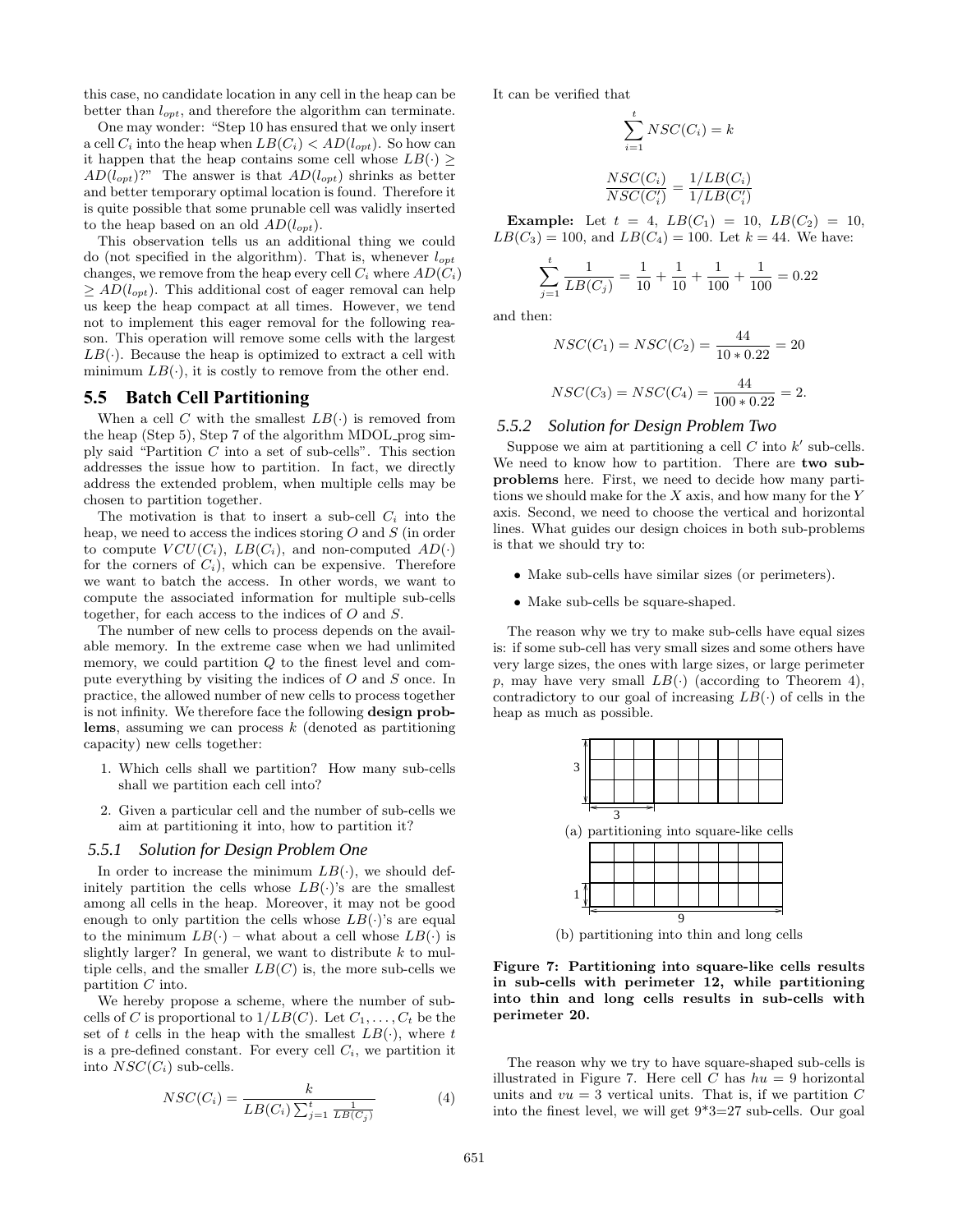is to partition C into  $k' = 3$  sub-cells. Figure 7(a) partitions C into 3 square-like cells, where each cell has perimeter  $p =$  $(3 + 3) * 2 = 12$ . On the other hand, Figure 7(b) partitions  $C$  into 3 thin-and-long cells, where each cell has perimeter  $p = (1 + 9) * 2 = 20$ . According to Theorem 4, even though both approaches partition  $C$  into equal number of sub-cells, the former approach tends to produce a partitioning with larger  $LB(\cdot)$  for every sub-cell.

Therefore, we should aim at having

$$
\frac{n_x}{n_y} = \frac{w}{h}
$$

where  $n_x$  is the number of resulted partitions on the X axis (of C),  $n_y$  is the number of resulted partitions on the Y axis,  $w$  is the width of  $C$ , and  $h$  is the height of  $C$ .

On the other hand, since we aim at partitioning  $C$  into  $k'$ sub-cells, we have

$$
n_x * n_y = k'
$$

As a result:

$$
n_x = \sqrt{\frac{w \cdot k'}{h}}, \ n_y = \sqrt{\frac{h \cdot k'}{w}} \tag{5}
$$

The above equation has solved the first sub-problem in determining the number of partitions in  $X$  and  $Y$ . Let's now tackle the second sub-problem on how to partition. Due to symmetry we focus on the  $X$  dimension. The task is to choose  $n_x - 1$  vertical lines (so as to create  $n_x$  partitions for the X range of C). As Figure 8 shows, we should partition in such a way that each partition has roughly the same width.

|  | 234 567 |  |  |
|--|---------|--|--|

Figure 8: To create  $n_x$  partitions (in the X axis), the thick vertical lines show a method of leaving each partition with equal number of unprocessed lines. A better choice is to choose vertical lines 1, 2 and 5, to make each partition have the same width.

Clearly, the  $n_x - 1$  hypothetical lines that form an equiwidth partitioning (of the  $X$  range of  $C$ ) may not co-locate with existing vertical lines. A straightforward approach is to first compute the equi-width lines, and then for every equiwidth line choose the closest existing vertical line. However, as Figure 9 shows, the approach may not work, since multiple equi-width lines may correspond to the same existing vertical line. In the example, both the second and the third equal-width lines consider line 5 as the closest existing line. To solve this problem, we process one equi-width line at a time, from left to right. For each such line, we assign it to the closest vertical line not assigned to any previous one yet. After processing each equi-width line, we check to make sure that the number of remaining vertical lines ≥ the number of remaining equi-width lines. If the condition is not met, the remaining equi-width lines are matched with the right-most existing vertical lines. As an example, in Figure 9, after associating vertical line 4 with the first equi-width line, the above condition is not met. Therefore the last two equiwidth lines are associated with the last two existing vertical lines (4 and 5). And in turn line 3 is chosen to be associated with the first equi-width line.



Figure 9: Matching every equi-width line (shown as a dashed line) to the closest existing vertical line may not work.

# **6. PERFORMANCE**

In this section we experimentally evaluate our algorithm and optimizations. We use a real dataset: the 123,593 postal addresses in northeastern part of the United States (New York, Philadelphia and Boston). The dataset is available at the R-tree Portal [11]. For each experiment, given the number of sites, we randomly select some data points as the sites and use the rest as the objects. The objects are stored in an  $R^*$ -tree, augmented by the  $L_1$  distance from each object to its nearest site. The pagesize of the  $R^*$ -tree is 4KB. In real applications, the number of sites is typically very small. So, in our experiments, we keep all sites in memory. However, the sites can be organized as an R\*-tree and our algorithm still applies. In each experiment, we issue 100 random queries with fixed size, and take their average running time. We use a buffer of size 128 pages and measure the total disk I/Os to the object  $R^*$ -tree. All experiments are performed on a Dell Pentium IV 3.2GHz PC with 1GB memory. Unless otherwise stated, the experiments use the default parameters as given in Table 2.

| Parameter                   | Default value           |  |  |
|-----------------------------|-------------------------|--|--|
| Number of sites             | 100                     |  |  |
| Query size                  | $1\%$ in each dimension |  |  |
| Partitioning capacity $(k)$ |                         |  |  |

Table 2: The default parameters.

# **6.1 The Effect of VCU Computation**

We first verify that computing the VCU of the query range significantly reduces the number of candidate locations. As Figure 10 shows, computing VCU reduces the number of candidates by about two orders of magnitude. The number of candidates are roughly proportional to the area of the query range for both cases. Thus, in Figure 10, two lines increase almost at the same rate when the query size increases. In the rest of experiments, we always compute VCU of the query range.

#### **6.2 Comparison of the Three Lower Bounds**

We have proposed three versions of lower bounds of  $AD(l)$ for all locations  $l$  in a cell  $C$ , as shown in Table 3.

To compare their pruning power, we implement three versions of the algorithm by using these three lower-bounds, respectively. The query size is 0.25% in each dimension. Figure 11 shows the total disk I/Os and running time of these three algorithms. When the number of sites increases, the disk I/Os and running time of all three algorithms decrease, and the gap between DDL and the other two methods also decreases. This is because the VCU of a cell shrinks with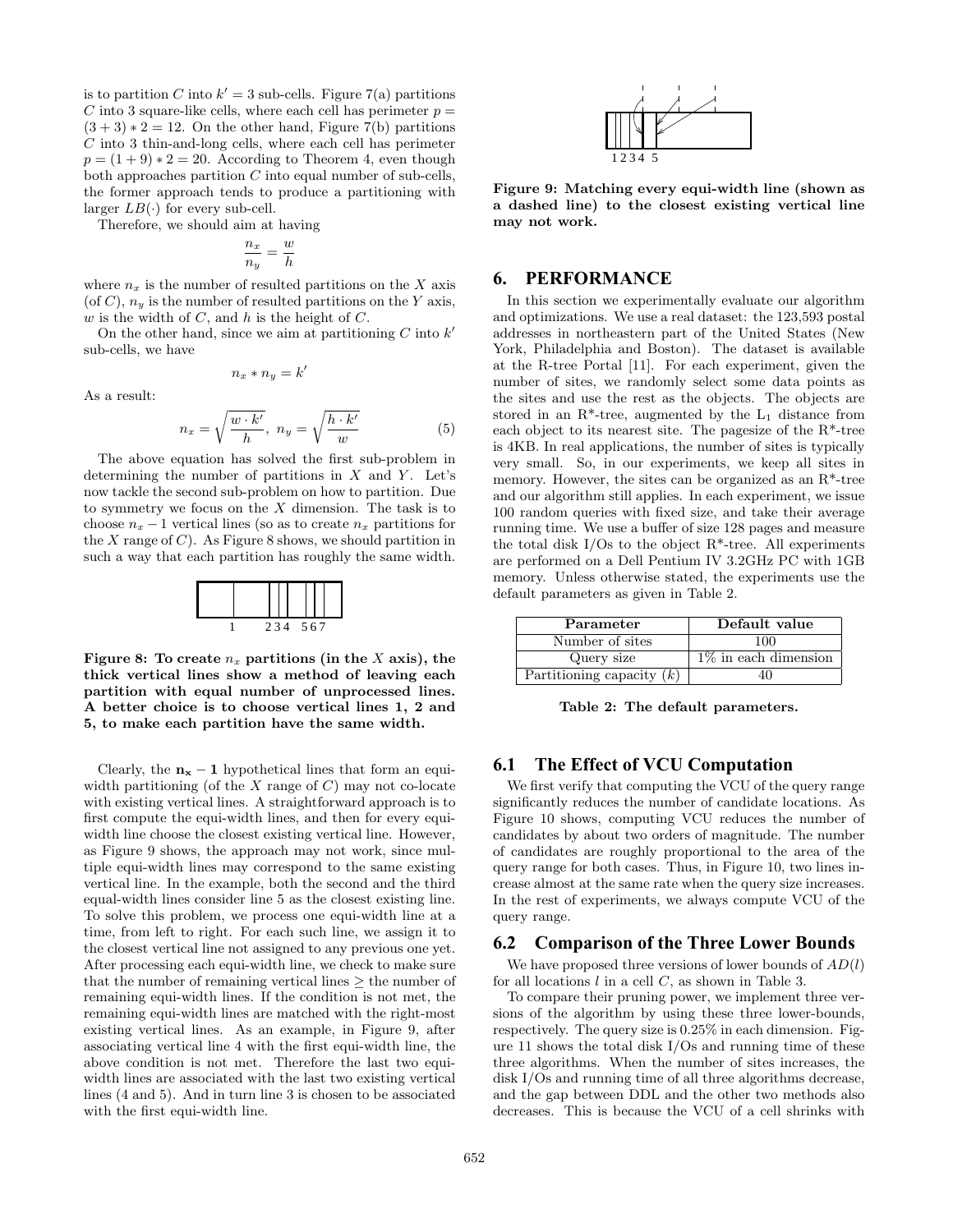

Figure 10: The effect of VCU computation.

| <b>Notation</b> | Lower bound      | Where       |  |
|-----------------|------------------|-------------|--|
| SL.             | straightforward  | Corollary 1 |  |
| DIL             | data-independent | Theorem 3   |  |
| DDL             | $data-dependent$ | Theorem 4   |  |

Table 3: The three lower bounds.

more sites and we have fewer candidates. Thus, the number of candidates that need to be pruned also becomes smaller. So DIL has a little better pruning power than SL, while DDL is clearly superior than both of them. In other words, the data-dependent lower bound has the strongest pruning power.

# **6.3 Impact of Lower-Bound Pruning**

To see how much improvement we can get by using lowerbound pruning, we compare the query I/O performance between the naive algorithm (denoted as naive) which checks all candidates, and the algorithm which prunes candidates utilizing the data-dependent lower bound. As shown in Figure 12, using pruning can bring multiple orders of magnitude performance improvement. This is because, with the increase of the query size and the number of candidates, the difference between Naive and DLL in the number of pruned candidates becomes larger.

# **6.4 The Effect of Batch Partitioning**

In this section, we examine how the batch partitioning affects the performance. Figure 13 shows the total disk I/Os with respect to the batch-partitioning capacity, i.e. the number of new sub-cells we introduce in a single run. When the batch capacity increases, the total disk I/Os first decrease. That is because, with a larger batch capacity, we can compute more  $AD(\cdot)$  and lower bounds at one time. However, when the batch capacity is too large, the performance becomes worse. The reason is that the cells are divided into too fine a granularity. Some disk I/Os are wasted on computing the  $AD(\cdot)$  and VCUs for those sub-cells, which could be pruned by using a coarser granularity.

# **6.5 The Progressiveness**

Our progressive algorithm quickly reports a temporary optimal location, and keeps refining the result. In this section we examine how fast the quality of the query result can improve. Since queries are randomly generated, the optimal



Figure 11: Comparison of the three lower bounds.



Figure 12: The impact of lower-bound pruning.



Figure 13: The effect of batch partitioning.